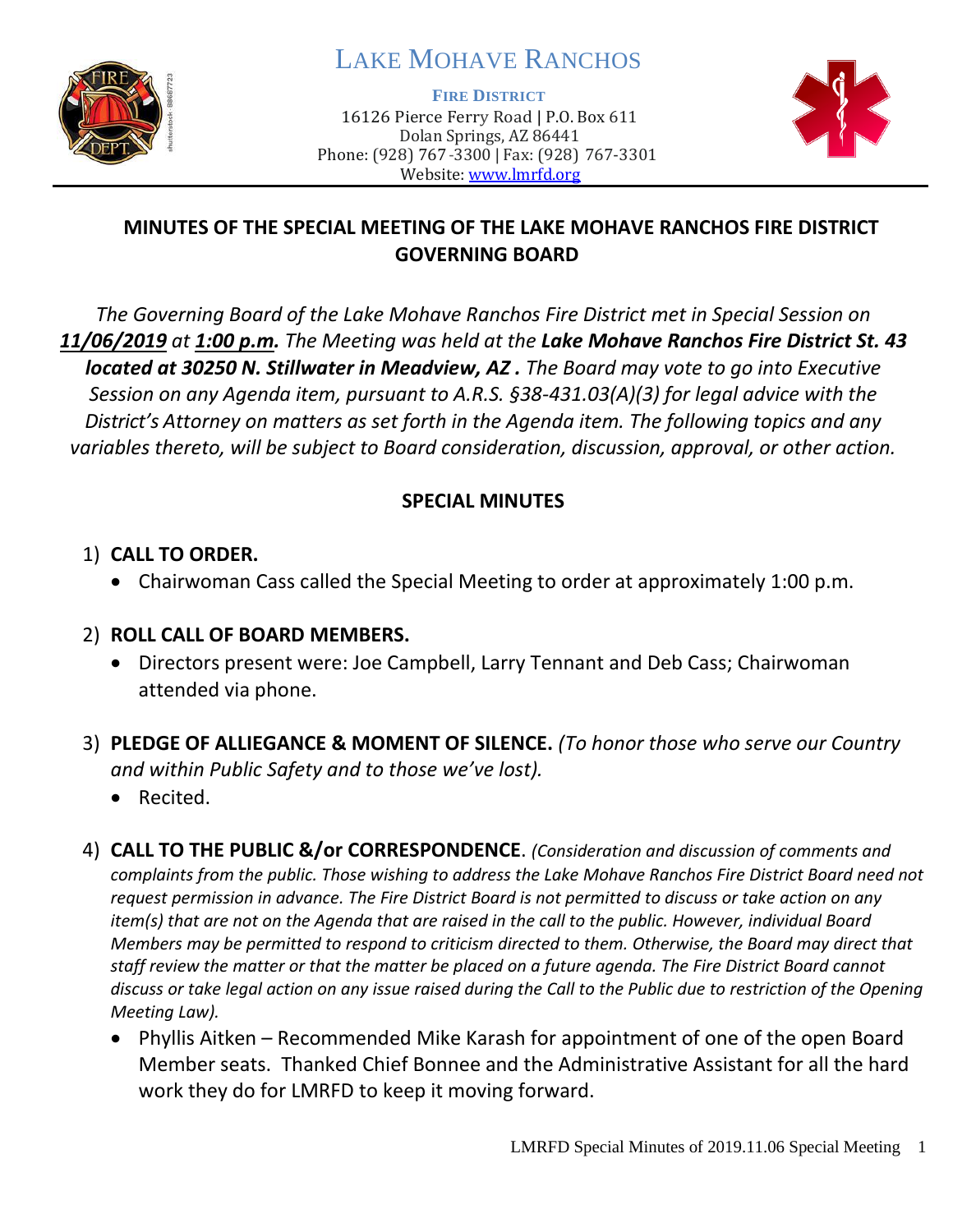#### 5) **BUSINESS.**

- a. Discussion and possible action regarding: Ellen Reh-Bower re: Resignation from the Lake Mohave Ranchos Fire District Governing Board of Directors re: effective 10/26/2019; LMRFD Board of Directors to acknowledge and accept and Charlotte Kiffer re: Resignation from the Lake Mohave Ranchos Fire District Governing Board of Directors re: effective 11/1/2019; LMRFD Board of Directors to acknowledge and accept. (Cass)
- Chairwoman Cass explained that resignations were received by Ellen Reh-Bower and Charlotte Kiffer from the LMRFD Board of Directors and thanked them for their service. Chairwoman Cass motioned to accept and approve Ellen Reh-Bower's resignation from the LMRFD Board of Directors effective 10/26/2019 and to accept and approve Charlotte Kiffer's resignation from the LMRFD Board of Directors effective 11/1/2019. Director Campbell 2<sup>nd</sup>. No further discussion. Directors Campbell, Tennant and Cass voted "Aye." Motion carried, unanimously.
	- b. Discussion and possible action regarding: Announcement re: Lake Mohave Ranchos Fire District Governing Board of Directors open seats (2) for appointment and Administration to prepare announcement, application process from prospective candidates and items alike. (Cass/Administration)
- Chairwoman Cass stated there's 2 open seats to fill within 90-days from each resigned Member's date of resignation and the candidate must be a registered voter and on the tax roll for consideration to be appointed. Chairwoman Cass motioned to direct the Chief to have the Administrative Assistant post the notice of open seats, applications on the Website and applications be emailed to the Administrative Assistant for processing for the Board Binders for the November 25, 2019 Regular Meeting and possible appointment of open seats then. Applications deadline is November 15, 2019 by 5:00 p.m. Director Campbell 2<sup>nd</sup>. No further discussion. Directors Campbell, Tennant and Cass voted, "Aye." Motion carried, unanimously.
	- c. Discussion and possible action regarding: DeMaio re: Possible Sick, Vacation & Shift Coverage payout. (Cass)
- Chairwoman Cass stated whether prior Board Members agree or not, the Contract for former Chief DeMaio outlined any accrued and unused time, also noting the time was shown to them several times from Mr. Buldra and that they had failed to follow legal advice. Chairwoman Cass motioned to approve payment to Tony DeMaio for the accrued and unused time not to exceed \$9,000.00 per Gabe's calculations and for Administration to prepare a paper check for signatures. Director Campbell 2<sup>nd</sup>. No further discussion. Director Campbell voted, "Aye." Director Tennant abstained. Director Cass voted, "Aye." Motion carried.
	- d. Discussion and possible action regarding: Consent Items for approval of Policies re: Article 51 Classification/Job Description Plan; Article 52 Employment Categories; Article 53 Time Keeping Requirements; Article 54 Overtime Compensation/Compensatory Time; Article 55 Work Schedule Suppression